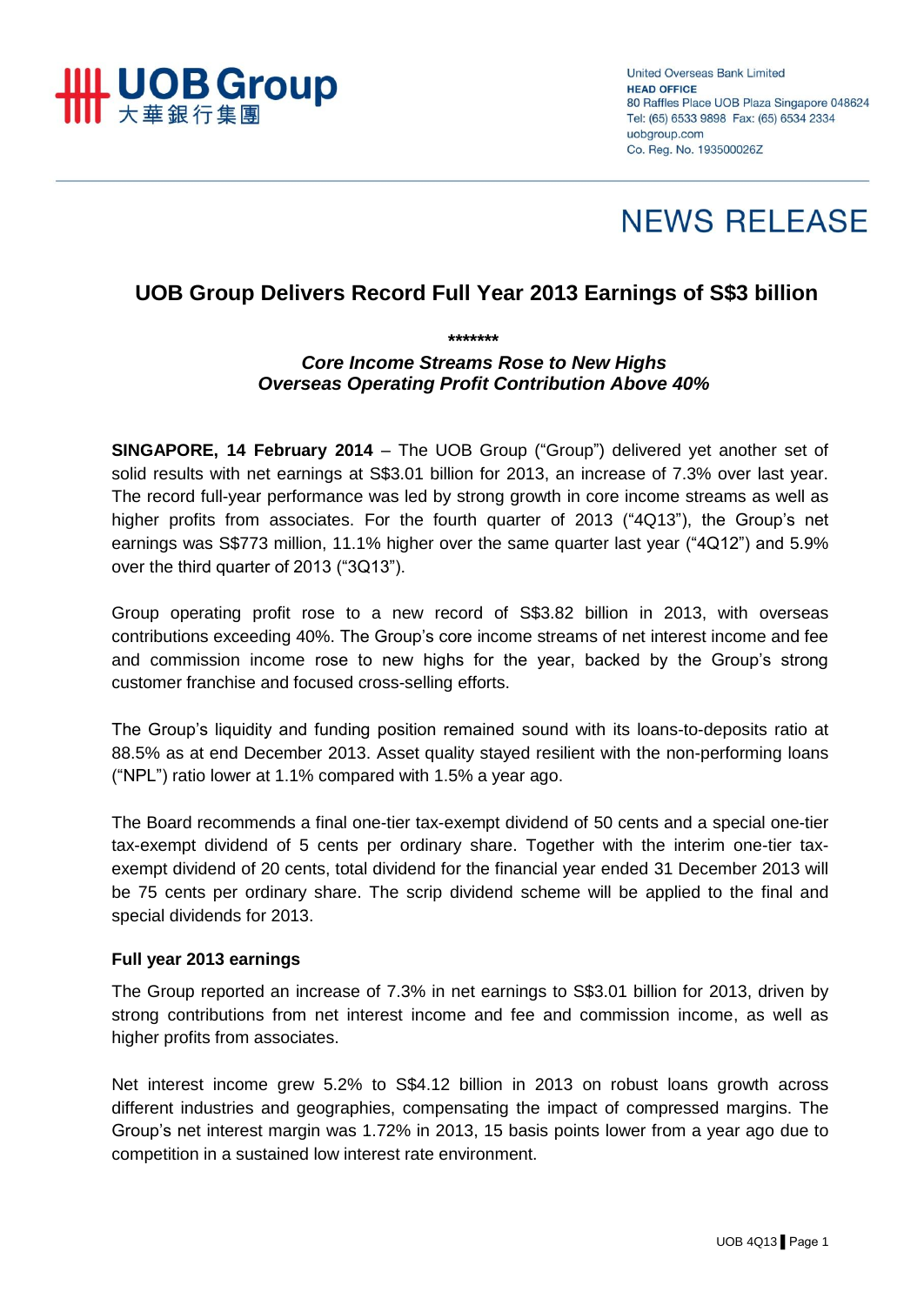Fee and commission income maintained its growth momentum, growing 14.8% to S\$1.73 billion, on the back of broad-based growth in corporate finance and capital markets, wealth management, fund management and loans-related businesses.

Trading and investment income decreased 19.2% to S\$544 million on lower gains from the sale of securities due to market volatility amid concerns over the US quantitative easing tapering.

Group operating expenses for the year grew in tandem with income to S\$2.90 billion. Staff costs grew 7.3% to S\$1.71 billion as the Group continued to invest in talent across Singapore and the region. Consequently, the expense-to-income ratio increased from 42.3% to 43.1% in 2013.

Total impairment charges declined to S\$429 million in 2013 mainly due to lower individual impairment. Collective impairment of S\$272 million was made in line with loans growth. The total loans charge off rate remained stable at 30 basis points.

The share of associates' profits increased from S\$87 million to S\$191 million in 2013, contributed by non-recurring gains on disposal of investment securities.

### **Fourth quarter 2013 earnings**

The Group reported net earnings of S\$773 million in 4Q13, 11.1% higher over 4Q12, driven by strong growth from core income streams.

Net interest income rose 13.3% to S\$1.10 billion in 4Q13, largely contributed by expanded loans volume. Fee and commission income grew 12.2% to S\$435 million, benefitting from the strong demand in lending, corporate finance and wealth management businesses. Trading and investment income was 1.9% lower at S\$144 million due mainly to lower gains on the sale of available-for-sale securities.

Total operating expenses of S\$762 million for 4Q13 were 6.1% above 4Q12, with the expenseto-income ratio at 43.8%. The increase was due mainly to higher staff costs and businessrelated expenditure.

Total impairment charges for 4Q13 were S\$139 million, 7.3% lower from 4Q12 as individual impairment on loans reduced. Collective impairment set aside in line with loans growth was S\$50 million, with the total loans charge off rate remaining at 30 basis points.

Compared with 3Q13, the Group's net earnings grew 5.9% to S\$773 million.

Quarterly net interest income trended up consecutively in 2013, recording S\$1.10 billion in 4Q13. The increase was mainly contributed by the steady loans growth and improvement of 3 basis points in net interest margin to 1.74% in 4Q13. Fee and commission income grew 6.9% over 3Q13 to S\$435 million in 4Q13, driven by higher loan-related fee income. Trading and investment income for 4Q13 contributed the same level as the previous quarter at S\$144 million.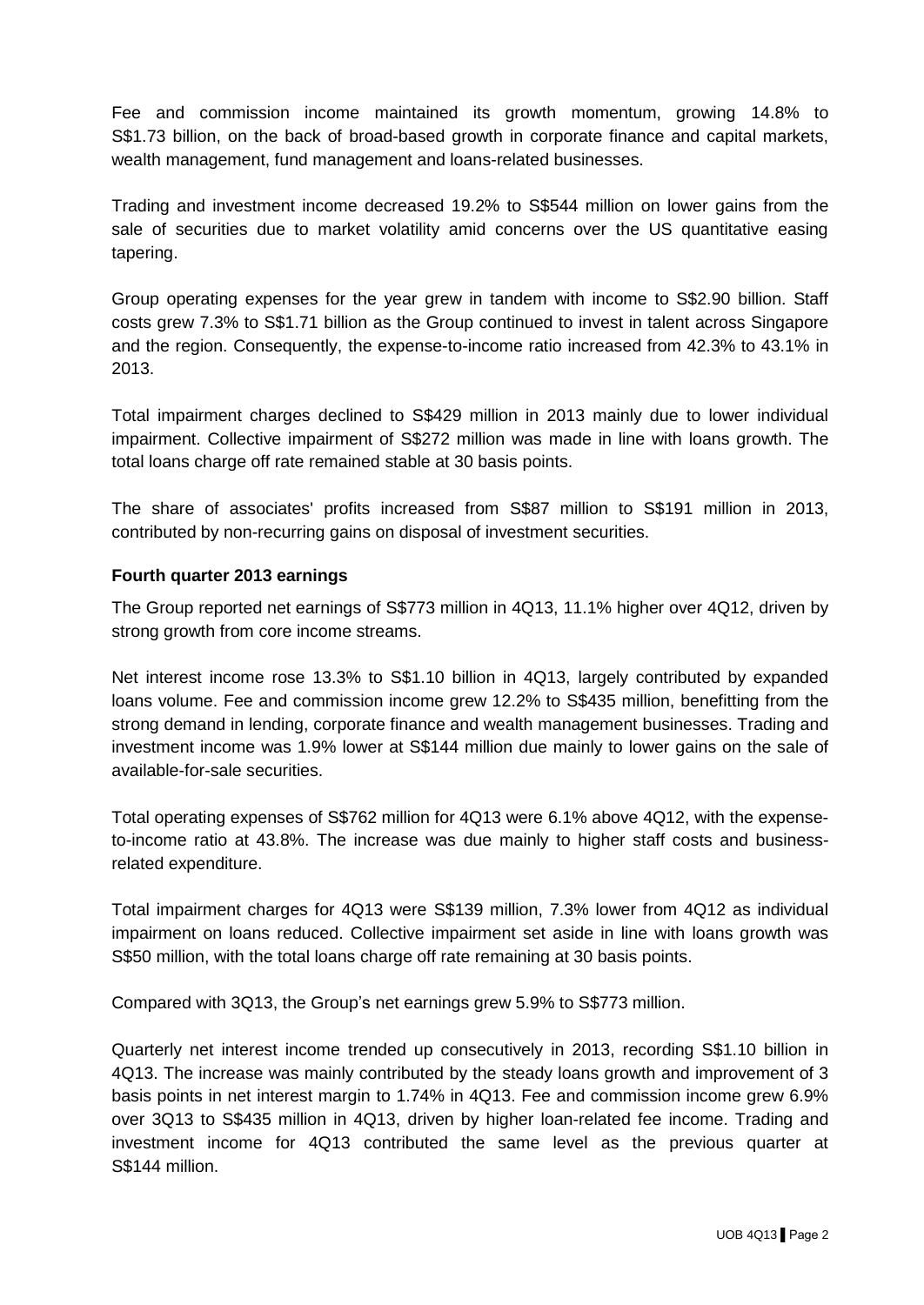Total operating expenses of S\$762 million for 4Q13 were 6.7% higher quarter-on-quarter as staff costs and business-related expenses increased.

Individual impairment on loans was higher at S\$51 million when compared with 3Q13 due to recoveries in the previous quarter.

Share of associates' profits decreased to S\$14 million in 4Q13 from S\$52 million in 3Q13 due to reduced sale of investment securities.

### **Strong balance sheet and capital position**

Gross customer loans grew by 16.8% during the year to reach S\$182 billion while customer deposits expanded by 11.0% to S\$202 billion. Loans from Singapore increased 17.7% to S\$119 billion while regional countries grew 16.8% to S\$52.7 billion (excluding currency impact).

The Group's liquidity position remained sound, with loans-to-deposits ratio at 88.5% as at 31 December 2013. The Group's funding base was further strengthened with the issuance of S\$9.73 billion commercial papers under the US\$10 billion US commercial paper programme in 2013.

Asset quality remained strong with non-performing loans declining 12.2% year-on-year to S\$2.07 billion as at end December 2013, while NPL ratio improved to 1.1% compared with 1.5% a year ago.

Shareholders' equity increased 5.2% year-on-year to S\$26.4 billion largely contributed by higher retained earnings. The Group's return on shareholders' equity was 12.3% for 2013.

The Group's capital position remained strong. Common Equity Tier 1 and Total capital adequacy ratios were 13.2% and 16.6% respectively as at 31 December 2013, well above the minimum requirements of the Monetary Authority of Singapore. Compared with 30 September 2013, the capital ratios improved mainly due to higher retained earnings and the issuance of Basel III-compliant capital of S\$500 million, partly offset by higher risk-weighted assets in line with loans growth.

#### **CEO's statement**

Mr Wee Ee Cheong, the UOB Group's Deputy Chairman and Chief Executive Officer, said: "We are pleased with the Group's performance last year, driven by strong momentum in our core businesses. We achieved record profits and fees; net interest income also reached new highs, backed by robust loans growth and stabilising net interest margins. Our balance sheet remains strong as we continue to diversify our funding base and pursue quality credit growth during the year. In strengthening our capital base, we were the first bank in Asia to issue successfully two tranches of Additional Tier 1 capital under the new Basel III banking framework.

"This positions us well as we enter a more moderate environment in 2014. The QE tapering in